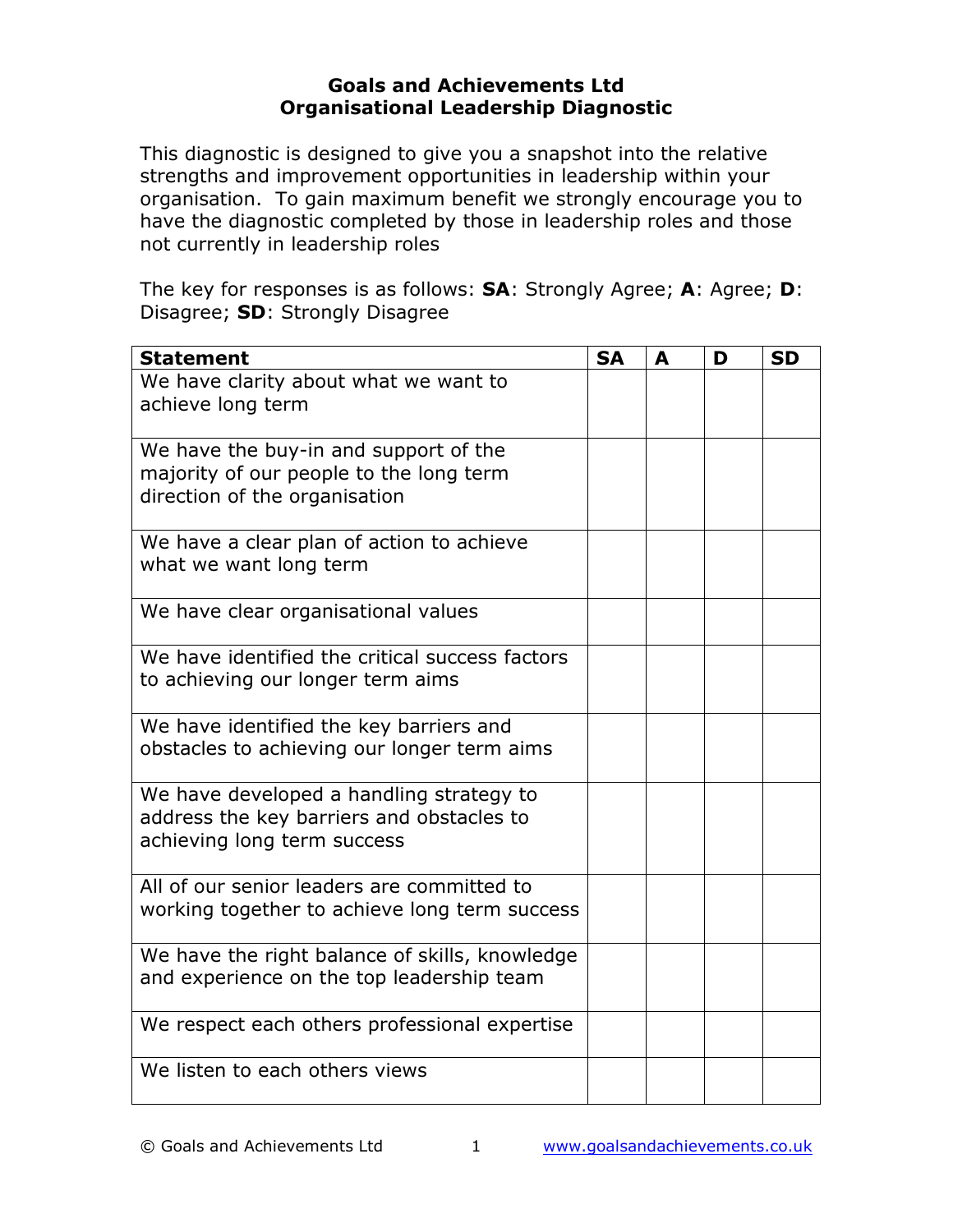| <b>Statement</b>                                                                  | <b>SA</b> | A | D | <b>SD</b> |
|-----------------------------------------------------------------------------------|-----------|---|---|-----------|
| We take decisions even when it is difficult                                       |           |   |   |           |
| We empower others to make things happen                                           |           |   |   |           |
| We hold people to account                                                         |           |   |   |           |
| We resolve problems                                                               |           |   |   |           |
| We actively mentor and coach less<br>experienced managers                         |           |   |   |           |
| We encourage people to innovate                                                   |           |   |   |           |
| We allow people to try, fail and learn                                            |           |   |   |           |
| We are honest with our people                                                     |           |   |   |           |
| We listen to our employees ideas                                                  |           |   |   |           |
| We act on employees ideas                                                         |           |   |   |           |
| We acknowledge that we don't have all the<br>answers                              |           |   |   |           |
| We allow our managers to manage                                                   |           |   |   |           |
| We get the balance right between supporting<br>and interfering                    |           |   |   |           |
| We listen to the needs of our customers,<br>clients or service users              |           |   |   |           |
| We act on the feedback we receive from our<br>customers, clients or service users |           |   |   |           |
| We anticipate the needs of our customers,<br>clients or service users             |           |   |   |           |
| We take responsibility for results whether<br>positive or negative                |           |   |   |           |
| We act as role models for the rest of the<br>organisation                         |           |   |   |           |
| We show trust in others                                                           |           |   |   |           |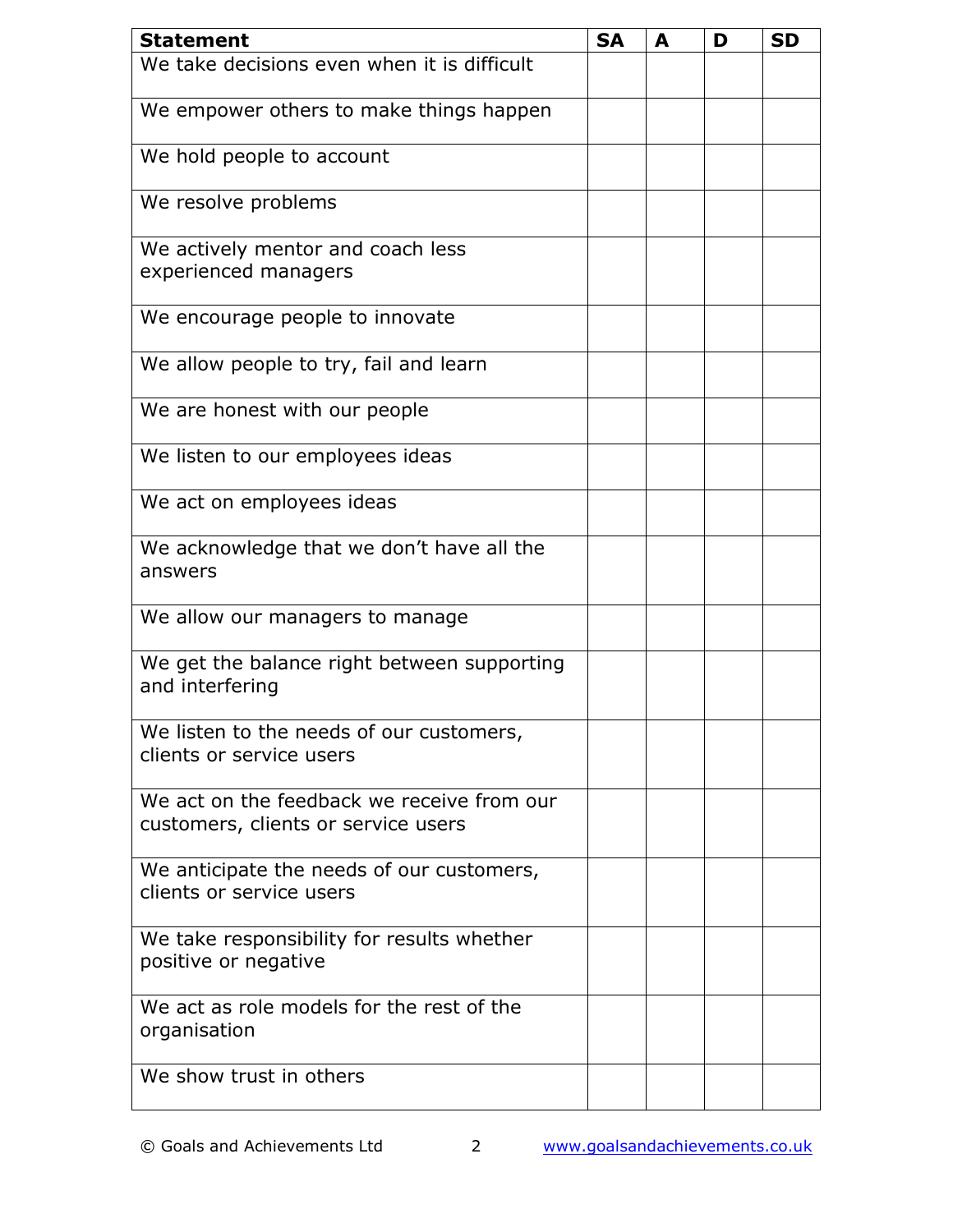| <b>Statement</b>                                                                             | <b>SA</b> | D |  |
|----------------------------------------------------------------------------------------------|-----------|---|--|
| We act with integrity                                                                        |           |   |  |
| Our leadership practices would stand the test<br>of public scrutiny                          |           |   |  |
| We are aware of the need and actively invest<br>in continuing to develop our leadership team |           |   |  |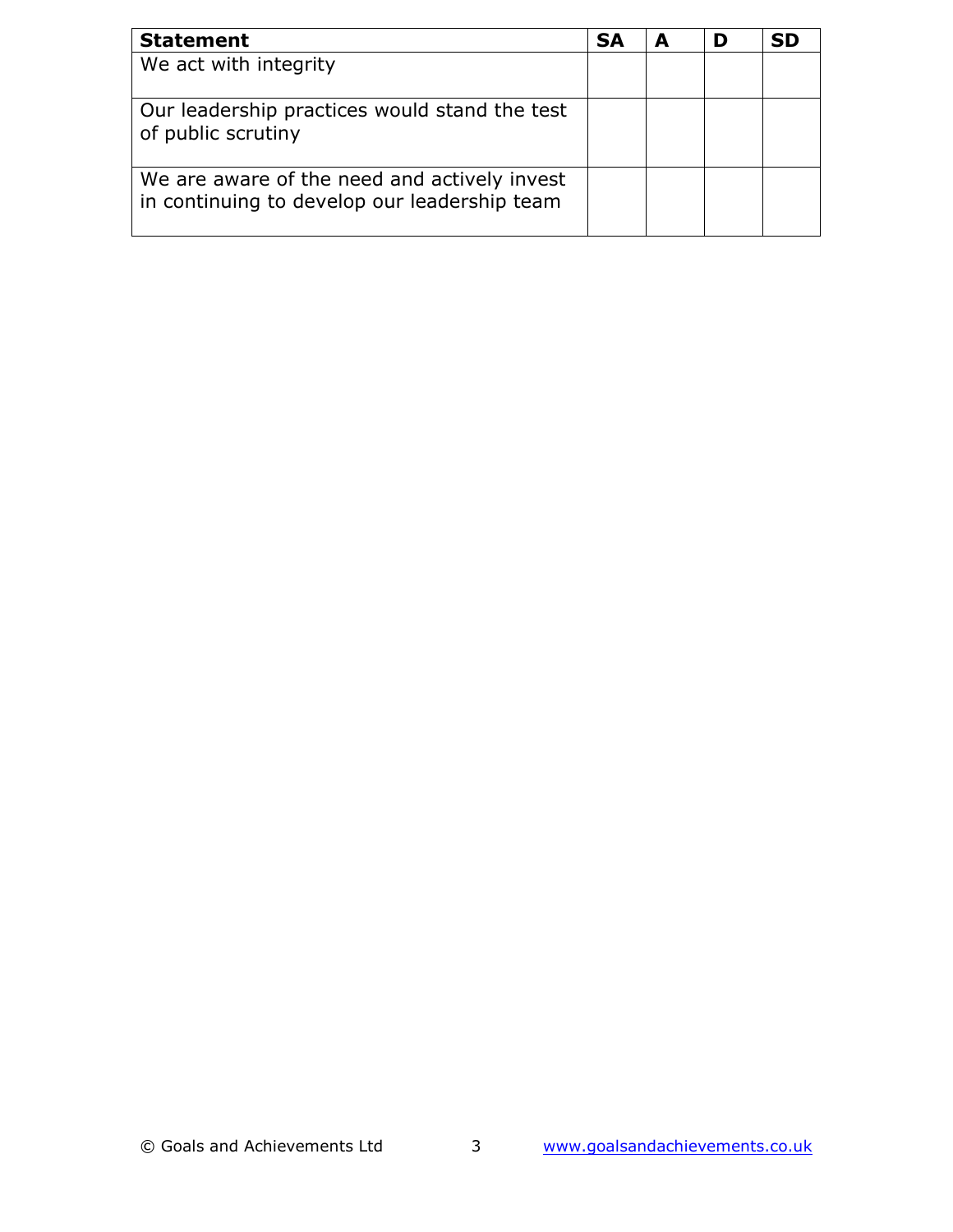## The 3 biggest weaknesses of our organisational leadership are

## The specific actions we will take from this assessment are